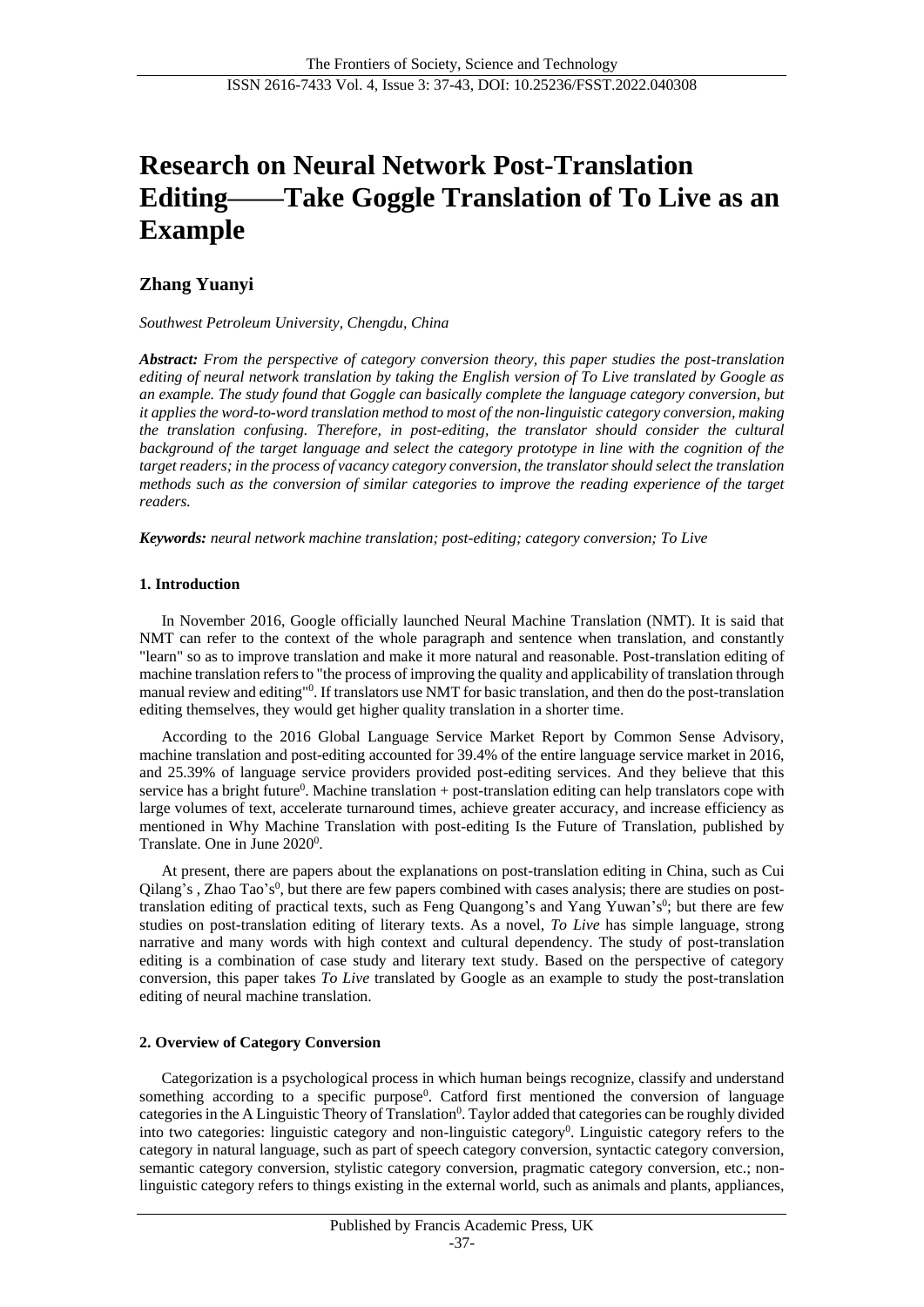# ISSN 2616-7433 Vol. 4, Issue 3: 37-43, DOI: 10.25236/FSST.2022.040308

history and culture, etc. Wen Xu believes that there are three main forms of non-linguistic category conversion, namely, equivalent category conversion, Mismatch category conversion and vacancy category co[n](#page-6-8)version<sup>0</sup>. Equivalent category can be directly converted; the methods of category Mismatch conversion can be divided into the conversion of category prototype and the conversion of category level; The methods of vacancy category conversion can be divided into the conversion of similar category and the conversion of category transplantation. Combining Taylor and Wen Xu on the classification and conversion of categories, figure 1 can be obtained.



*Figure 1: The classification of category conversion* 

Equivalent category conversion in non-linguistic category conversion refers to the existence of corresponding category members in the target language, such as "苹果" in Chinese corresponding to "apple" in English.

Mismatch category refers to the non-correspondence between the members of the source language category and the members of the target language category. It is divided into the non-correspondence of category prototype and non-correspondence of category level. Category prototype refers to the typical members of the category. For example, in the category of "mammals", that the lion, cattle and sheep are typical members, but the whale is not typical member. Rosch divided the category system into two dimensions: horizontal and vertical<sup>[0](#page-6-9)</sup>. Horizontal category conversion refers to replacing member A in the source text with member B in the target text. A and B are within the same category. For example, in the color category, "白发" in Chinese is converted to "gray hair" in English. The vertical level is a vertical affiliation, which is divided into up level category (such as animals), basic level category (such as tigers) and lower level category (such as Amur Tigers). In vertical level, the more up the category is, the more abstract it becomes; the more down the category is, the more specific it becomes. Moreover, the basic level category has cultural and regional characteristics. Sometimes, for people of one language, it is a basic category, but for people of another language, it may not be a basic category<sup>0</sup>[.](#page-6-10)

Vacancy category means that the category in the source language cannot find the corresponding category in the target language; vacancy category is common in words that are highly depend on the cont[e](#page-6-11)xts and culture<sup>0</sup>. Vacancy category conversion methods are divided into similar category conversion and category transplantation conversion. Similar category conversion means that although the source language categories do not exist in the target language category, there are similar categories in the target language , which can roughly convey the information that to be conveyed by the source language, such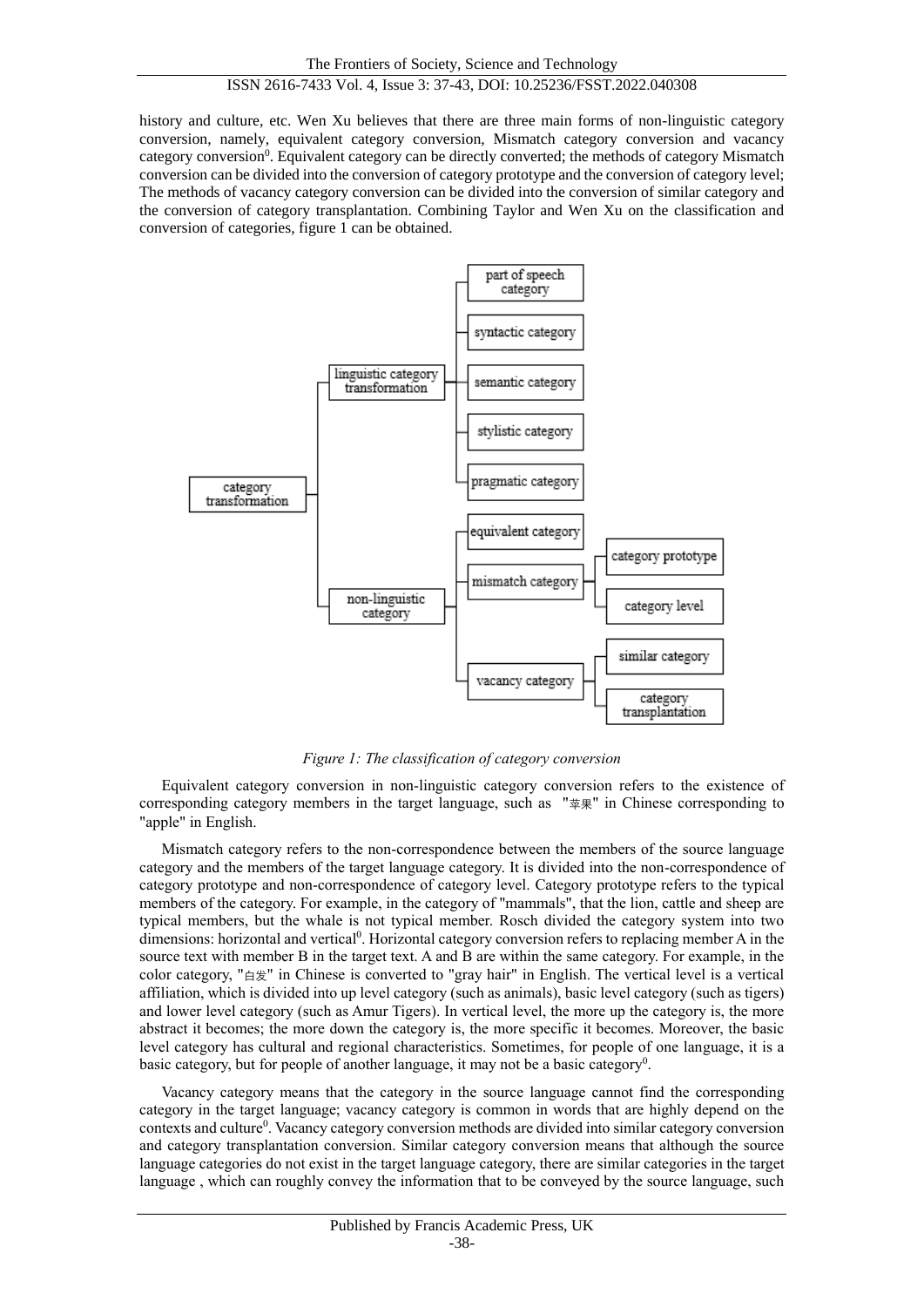as "阎王" in Chinese and "Death" in English. Category transplantation refers to the direct transplanting of the source language category to the target language category. In this way, the target language readers have the opportunity to know the cultural customs of the source language country. For example, "Athena", the God of wisdom and war in Western culture, is transliterated into "雅典娜",.

The study of machine translation post editing from the perspective of category conversion can help analyze and improve the machine translation of literary works and make the translation more acceptable to the target readers. Especially for the local literary works with many high context dependent words such as Chinese work *To Live*, category conversion can provide new ideas for translators to improve the work of machine translation.

# **3. Introduction to To Live**

*To Live* is a local literary work created by Yu Hua in 1992, with about 90000 words. In the book, the protagonist Fugui was born in a landlord family with a wealth of money. However, due to his lust and gambling, his wealth dissipated. The social changes made the situation worse. Finally, all his family were died, leaving him alone.

Zhou Lingshun believes that local literary works have "local characteristics". The works take "local language" as the carrier<sup>[0](#page-6-12)</sup>. To Live is a work of Chinese local literature. There are many unique categories of Chinese local literature, such as "风水先生", "花花绿绿", and so on. These words have the local characteristics, and they reflect the local customs to a certain extent, and need to be understood in a specific language environment. Therefore, they are a certain challenge to machine translation, and the translator has the necessity of post-translational editing. At present (January 2022), there are 142 papers study the translation of *To Live* on CNKI, a famous paper platform in China. These papers study it mainly from the per[s](#page-6-13)pective of translation variation theory, such as Xu Qiong's and Wei Fang's<sup>0</sup>and aesthetics, [s](#page-6-14)uch as Zhu Zhenwu's<sup>0</sup>. There is no paper studying it from the perspective of category conversion. However, one of the most basic aspects of cognition is the ability to divide categories<sup>[0](#page-6-15)</sup>. Translation research from the perspective of categorization can help translators jump out of the traditional translation framework and create better translations based on the cognition of target readers. In view of this, based on the perspective of category conversion, this paper studies the post-translational editing of Goggle translation of *To Live*, which is conducive to promoting the further development of machine translation and enriching the research perspective of *To Live*.

## **4. Post-Translation Editing of Goggle Translation's To Live from the Perspective of Categorization**

Categorization is a high-level cognitive activity of human beings to classify all things in the world. On this basis, human beings have the ability to form concepts, and language symbols have their meanings<sup>0</sup>[.](#page-6-17) Categorization is one of the most important cognitive abilities of human beings<sup>0</sup>. Translation is the mutual conversion of two languages. Post-translation editing from the perspective of category conversion can help the translator make the machine translation more in line with the cognition of the target language readers and make the translation more accurate, smooth, and natural. Based on the perspective of category conversion, the following takes the English version of *To Live* translated by Goggle as an example to conduct post-translational editing research.

## *4.1 Linguistic Category Conversion*

Linguistic category conversion refers to the conversion of language itself, such as part of speech category conversion, tense category conversion, etc. (see Figure 1 for details). Linguistic category conversion is very common in translation, such as example 1.

Example 1:

ST: 她张着嘴向我笑。(P.64)

GT: She smiled at me with her mouth open.

Example 1 is the conversion of part of speech. In the source text, there are two verb phrases, "张着嘴" and "笑"; in the translation, there is only one verb "smile". The Goggle converted "张着嘴" to "with her mouth open", a prepositional phrase, because in English only one verb is allowed in one sentence. By conversion, Goggle made the translated version comply with the rules of English grammar.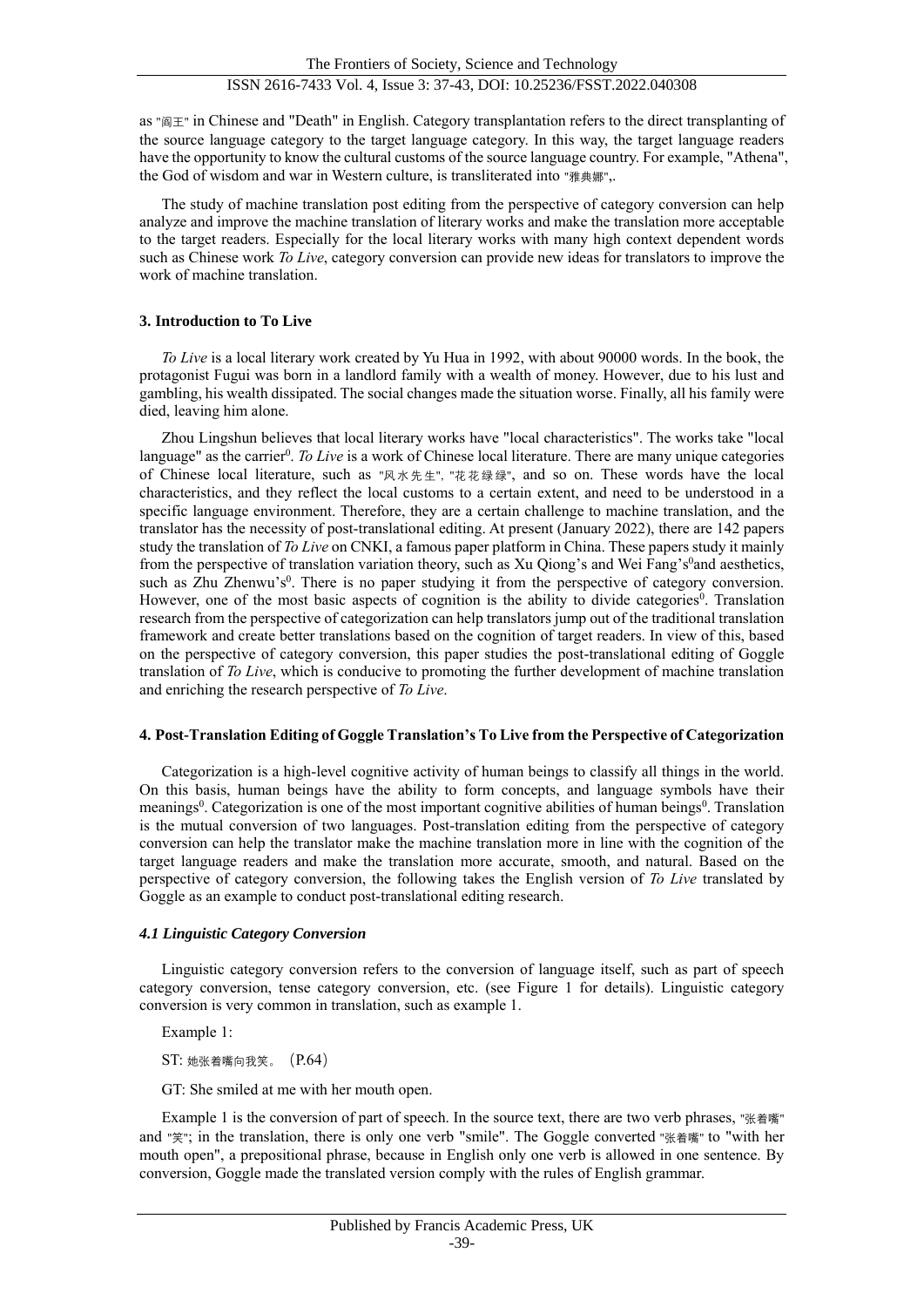The conversion of linguistic category does not take culture factors into account, and Goggle can handle it well. Since Goggle translation (GT) is correct, there is no need to carry out post-translational editing (PE). Therefore, the conversion of linguistic category would not be explored too much here.

# *4.2 Non-Linguistic Category Conversion*

Non-linguistic category includes material categories (such as animals and plants, appliances, etc.) and abstract categories (such as history and culture, etc.), which is the human's cognitive classification of the external world. Due to different geographical and cultural backgrounds, Chinese and people in other countries have different experience. The philosophical basis of categorization theory is empirical realism philosophy, which means that the categories aroused by Chinese and non-Chinese readers when they see the same object may also be different, that's when category conversion is needed. The following explores the non-linguistic category conversion from three aspects: equivalent category conversion, Mismatch category conversion and vacancy category conversion.

## *4.2.1 Equivalent Category Conversion*

Equivalent category refers to the existence of corresponding category members in the target language. The source language and the target language are one-to-one correspondence. If the two categories are equivalent, translator can convert them directly, such as example 2.

Example 2:

ST: 像一把钝刀子 (P.24)

GT: Like a blunt knife

In example 2, the ST and GT are completely equivalent. "钝" is equivalent to "blunt", and " $\overline{\mathcal{D}}\div$ " is equivalent to "knife".

Equivalent category conversion is very simple, and it is mastered by most people. It is not the key and difficult point of this research.

# *4.2.2 Mismatch Category Conversion*

Mismatch category conversion often involves the treatment of cultural differences. In translation, translators should consider the target language readers' cognition of the category, and then carry out category conversion. Although neural network translation has made great progress compared with previous machine translation, there still exists a problem of word-for-word translation, which needs the translator to carry out post-translational editing.

Mismatch category conversion methods are divided into category prototype conversion and category level conversion. The following carries out the research on post-translational editing from these two aspects.

## *4.2.2.1 Category Prototype Conversion*

Example 3:

| 妓女…说我心肠黑。 (P.12)                   |
|------------------------------------|
| The whore said I had a dark heart. |
| The whore said I had a cold heart. |

In Chinese, "黑心" refers to a person who is cold or inhuman, not a person who has a black heart. The phrase "a dark heart" in GT is a word-for-word translation. If want to express "indifference", "黑心" and " 冷血" in Chinese can be used. But in English, "black" does not have the same meaning, it is just a color. The English word "cold" includes the meaning of " indifference ", so the translation of "心肠黑" can be translated as "cold heart".

Example 4:

|           | (P.3)<br>于是村里人就知道那个会讲荤故事会唱酸曲的人又来了。                                                      |
|-----------|-----------------------------------------------------------------------------------------|
| <b>GT</b> | So the people in the village knew that the person who could tell stories about meat and |
|           | sing sour music was coming again.                                                       |
| PF.       | Therefore, the people in the village knew that the person who could tell blue/dirty     |
|           | stories and sing sad music was coming again.                                            |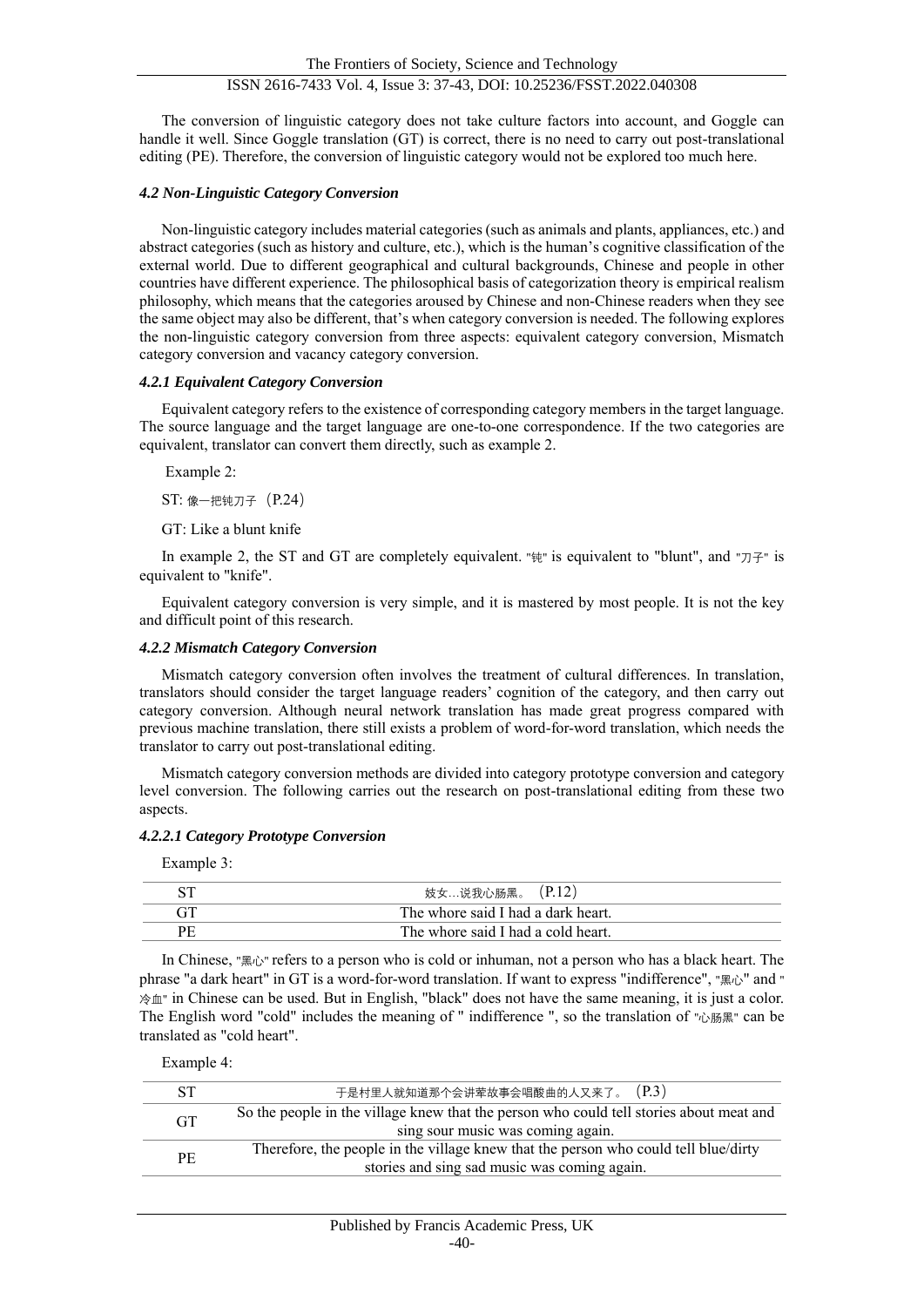The Chinese category "荤" generally means "meat" as opposed to "vegetable". With the development of social culture, "荤" has the meaning of "pornography" in some contexts. In this sentence, "荤故事" means "stories about porn". However, in Western culture, the category of "meat" does not mean "pornography", so it is inappropriate for Google to translate it into "stories about meat". " Blue/dirty" is often used to describe "pornography" in the West. It is suggested to replace "meat stories" with "blue/dirty stories".

Similarly, "唱酸曲" is not "sing sour music". In the category of "酸", the meaning of "sad" is included. But in the category of "sour", there is no such meaning. "Sour" is just a kind of taste. It is suggested to change "sing sour music" to "sing sad music".

As can be seen from the above examples, there are three steps in the process of category prototype conversion: 1) source language category decoding. Generally, a category often contains multiple meanings. It is necessary to know what these meanings are; 2) word meaning selection. After category decoding, according to the specific context of the source text, select the word meaning that is most consistent with the source text; 3) target language category selection. If there is equivalent category in the target language, the category conversion can be carried out directly; if the category is not equivalent, then consider the cultural background of the target language and choose the category that conforms to the prototype cognition of the target language readers.

## *4.2.2.2 Category level conversion*

Category level can be divided into horizontal category level and vertical category level. The first one is the horizontal level conversion, as shown in example 5.

Example 5:

| 他脸上青一块紫一块的。 (P.54)            |
|-------------------------------|
| His face was blue and purple. |
| His face was black and blue.  |

In the category of color, there are some differences between Chinese and English. For example, if we want say that a person's skin injury is serious, Chinese use "青"(the color which is approximately corresponding to "blue" in English), and "紫"(corresponding to "purple" in English),such as "青一块紫一块 ", "鼻青脸肿" and so on. However, in English, "blue and purple" does not use to describe injury. The Chinese phrase "青一块紫一块" is equivalent to English phrase " black and blue".

Another is the conversion of vertical levels, such as example 6.

Example 6:

| – ST | 我女人家珍当然知道我在城里这些花花绿绿的事。 (P.12)                                                     |
|------|-----------------------------------------------------------------------------------|
| - GT | Of course, my woman Jiazhen knows all these colorful things about me in the city. |
| - PE | Of course, my wife Jiazhen knows all these colorful things about me in the city.  |

The Chinese category of "女人" is an up level category, including 1) "girlfriend or wife"; 2) "female". In this sentence, the category of " $\forall x$ " refers to "wife". The English category of "woman" is only a classification of gender, so it is inappropriate to directly translate " $\forall x \wedge$ " into "woman". It should be translated to "wife".

But when dealing with "花花绿绿", Goggle handled it properly. When Chinese see "花花绿绿", they think of flower and grass, the color of red and green. In the *To Live*, "花花绿绿" means "my" colorful life, including gambling, visiting brothels and teasing "my" father-in-law. "花花绿绿" belongs to the category of basic level. However, in English, "flower" and "grass" can not reflect the colorful life of "me". According to Collins Advanced English Chinese Dictionary, the basic meaning of "colorful" is "having bright colors or a lot of different colors", which is an up category. One of its extended meanings is "If someone has had a colorful past or a colorful career, they have been involved in exercising but often slowly shooting things.", which is consistent with the information to be conveyed by the original text. Goggle did it well.

Color category conversion in horizontal category conversion is typical and special, because color not only refers to color, but also reflects the common basis of human neurophysiology and different social and cultural connotation. Therefore, when translating, translators need to consider the cognition of target readers' color category. In vertical level, the upper lever the category belongs, the more abstract its meaning becomes. When it is necessary to change category level, first the translator should consider that,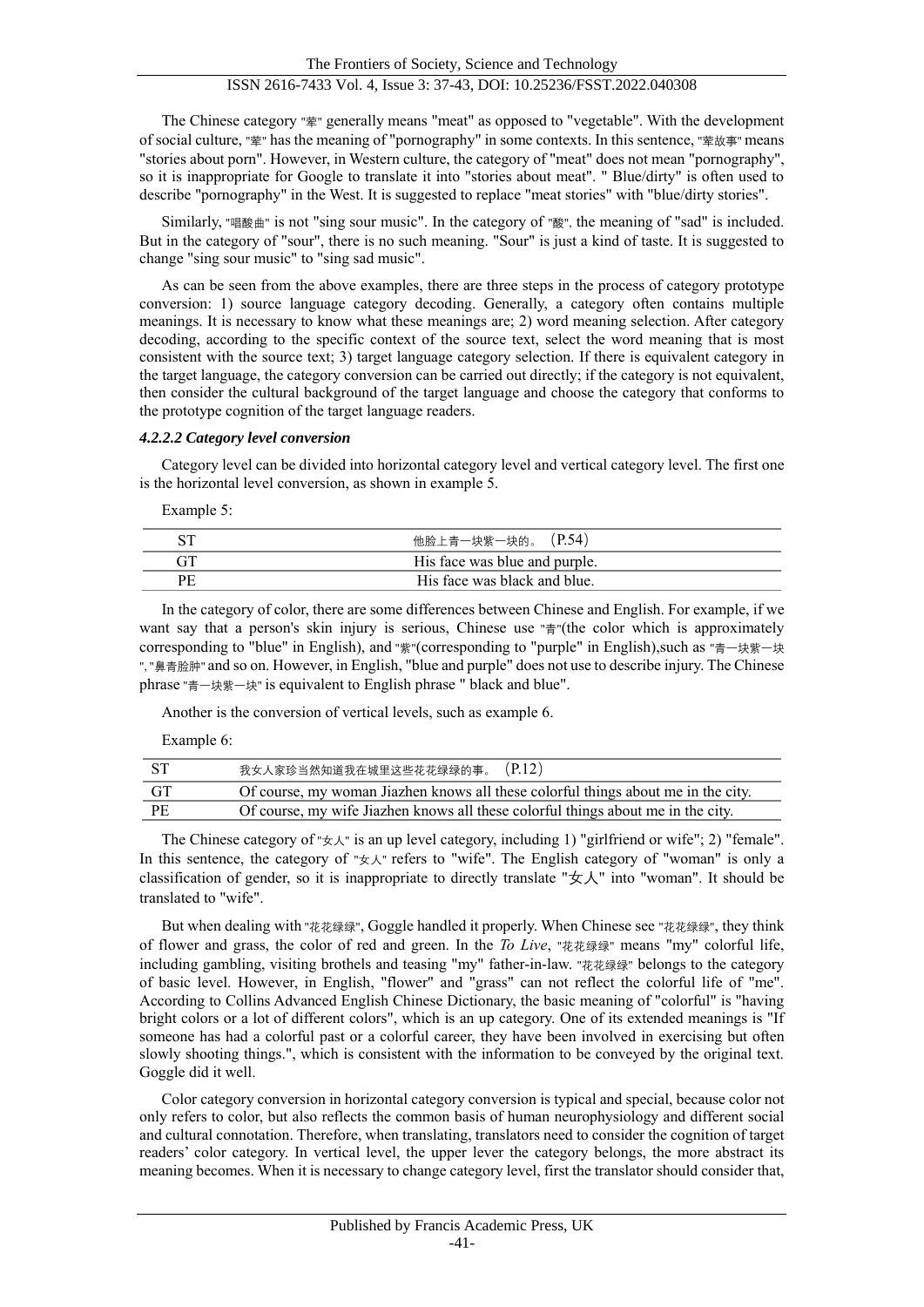# ISSN 2616-7433 Vol. 4, Issue 3: 37-43, DOI: 10.25236/FSST.2022.040308

in target readers' cognition, which level the category belongs, and then select the appropriate category level for conversion.

#### *4.3 Vacancy Category Conversion*

Vacancy category generally depends much on culture background, only appearing in one its own culture. Since no equivalent category can be found in the target language, it is a big challenge for machine translation. Usually, machine translation will use Pinyin or similar categories to carry out conversion, but the results are often unsatisfactory. At this time, the translator needs to carry out post-translational editing.

The methods of vacancy category conversion are divided into similar category conversion and category transplantation conversion.

#### *4.3.1 Similar Category Conversion*

Example 7:

|           | 我是我们徐家的败家子,用我爹的话说,我是他的孽子。 (P.7)                                                |
|-----------|--------------------------------------------------------------------------------|
| <b>GT</b> | I am the prodigal son of our Xu family. In my father's words, I am his sinner. |
| PE        | I am the prodigal son of our Xu family. In my dad's words, I am a bastard.     |

In Chinese dictionary, one explanation of the word "孽" is "孽障", that is, "the words of elders scolding their feckless, unfilial descendants". "孽子" means "by-blow", but in the text, it refers to "孽障". The explanation of "sinner" in Longman Contemporary English Dictionary is "someone who has sinned by not obeying God's laws". In the *To Live*, "I" went gambling, went to brothels and beat wife, which really violated God's laws to a certain extent. However, there is no religious element in the original text, so it is not very appropriate to replace "孽子" with "sinner". Oxford Dictionary explains "bastard" as "used to inspect sb, especially a man, who has been rude, unpleasant or cruel". It can basically convey the Chinese word "孽子", and there is no additional religious element. Therefore, it is more appropriate to use to replace "孽子". Unfortunately, neither "sinner" nor "bastard" expressed "elders scolding their descendants". However, translation is untranslatable to a certain extent, so translators only need to translate its main meaning. In addition, "爹" is an informal expression, and it should also be translated into "dad", not "father".

## *4.3.2 Category Transplantation and Conversion*

Example 8:

|     | 队长陪着风水先生来到了我家门口。 (P.83)                                                                                             |
|-----|---------------------------------------------------------------------------------------------------------------------|
| GT  | The captain accompanied Mr. Feng Shui to my door.                                                                   |
| PF. | The captain accompanied Fengshui master, who could tell the future by surveying the<br>local geography, to my door. |

"风水先生" refers to an expert who predicts good or bad luck by observing geological terrain, not a man surnamed "Feng Shui", so GT of "Mr. Feng Shui" is inappropriate. "风水" is a word with high context and cultural dependence. In Western culture, there is no similar category. It can only be transplanted. In translation, this word can be slightly explained, such as the modified translation in example 8, so as to minimize the difficulty of the target readers in understanding the translation.

## **5. Conclusions**

From the perspective of category conversion, this paper takes Google translation of *To Live* as an example to study the post-translational editing of neural network. It is found that Google's neural network translation system can basically complete the language category conversion and equivalent category conversion, but most of the high context and cultural dependent words in *To Live* are translated by word to word or Pinyin. Therefore, this paper proposes that translators can use Google to assist translation, but when encountering category prototype conversion, translators should first decode the category in source text, then select the appropriate word meaning, and finally select the category that conforms to the cognition of the target readers; horizontal category conversion is generally the conversion of color category. The translator needs to understand the target readers' cognition of color category; when need to carry out the conversion of vertical category level, translator should first know the category in source language corresponds to which level in target language, and then select the appropriate category level for conversion; when the category is vacant in target language, first find whether there is similar category. If